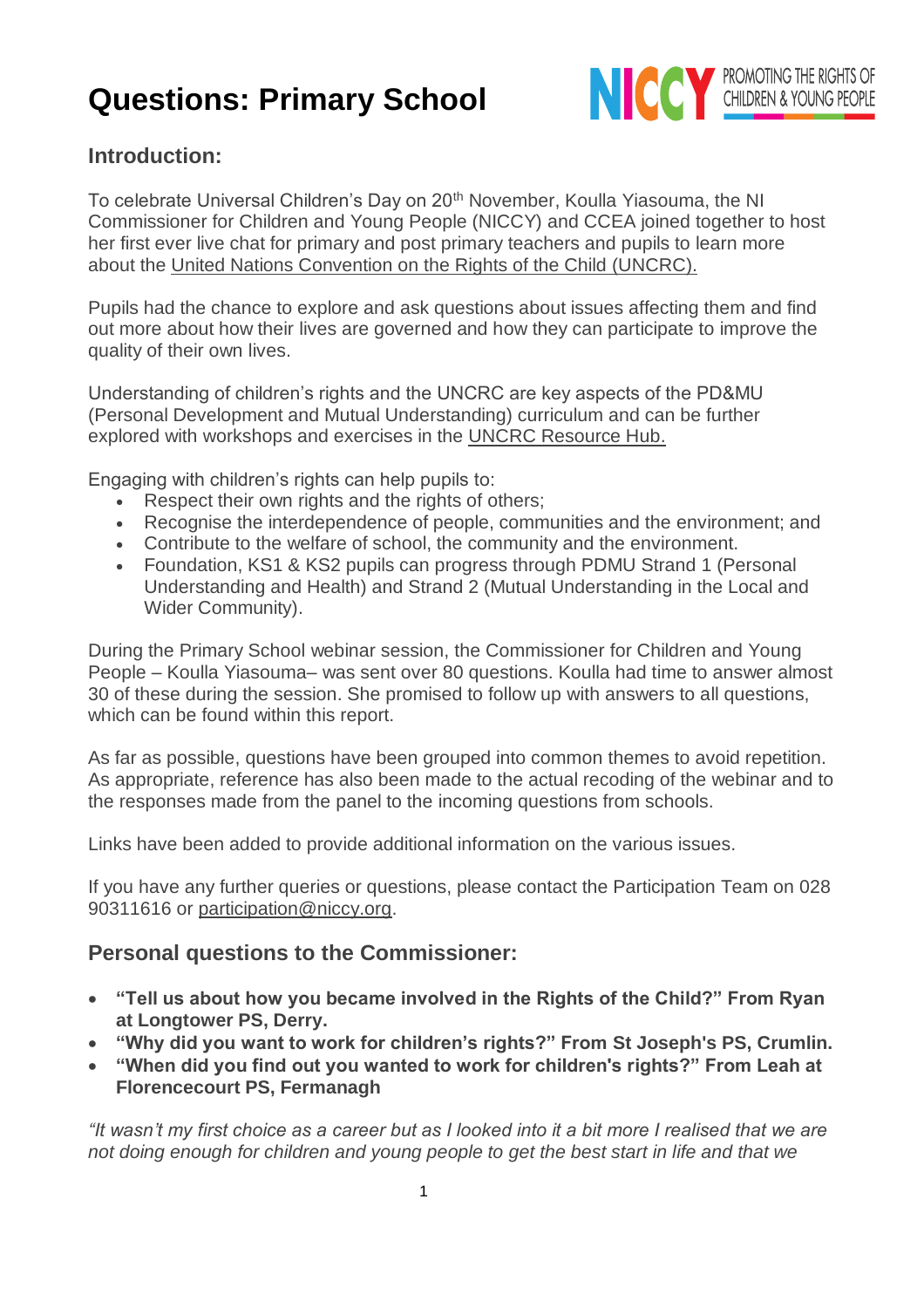

*sometimes blame them when things do not work out and that this isn't fair. So I wanted to change that and an international document that our government, like the UNCRC, has signed up to seems a really good place to start when you what to know what more needs to be done."* 

See also webinar response to **"What's your role?**" **@ 3 mins** into recording)

And, webinar question **"What inspired you to get involved in children's' rights?"** from Mount St. Catherine's PS, Armagh (@**13.40 mins**)

• **"Why do you think it is necessary to have children's rights Commissioner?" From Harvey at Rasharkin PS.**

*"Because our government could do better and they must have someone whose job is to make sure that they try much harder. It is really important that children know that there is someone who is listening to them and do the job."*

• **"Who do you admire in our world?"** St Joseph's PS, Crumlin

*"I admire lots of people who stand up for people's rights, especially those who do the right thing even if it's unpopular!* 

*"If I had to pick one, I would say I particularly admire Malala Yousafzai - an education advocate who, at the age of 17, became the youngest person to win the Nobel Peace Prize after surviving an attack on her life. Malala is known for supporting human rights, especially the education of women and children in her homeland of Pakistan but also all over the world."*

- **"What do you think is the most important right for children?" From Rasharkin PS.**
- **"Which right means the most to you?" From Luke at St. Columba's PS, Kilrea**
- **"Which is the most important right?" From Mollie at St. Columba's PS, Kilrea**

*"All rights are very important but there are two which we must to do a lot more work. Firstly making sure that all children have their best interests (Article 3) taken into account because it reminds us of the importance of seeing each child as an individual. I also like Article 12 that is about making sure children have a voice in decisions about their lives because as I always say "the main expert in a child's life is the child themselves.*

*"Oh, and I also like Article 31 – the right to play"*

See also webinar response to **"What is the most important right?"** From Rasharkin PS. **(@ 18.55 mins).** 

#### **[For further information see link to NICCY's child rights publication.](https://www.niccy.org/children-and-young-people/your-rights/know-your-rights/)**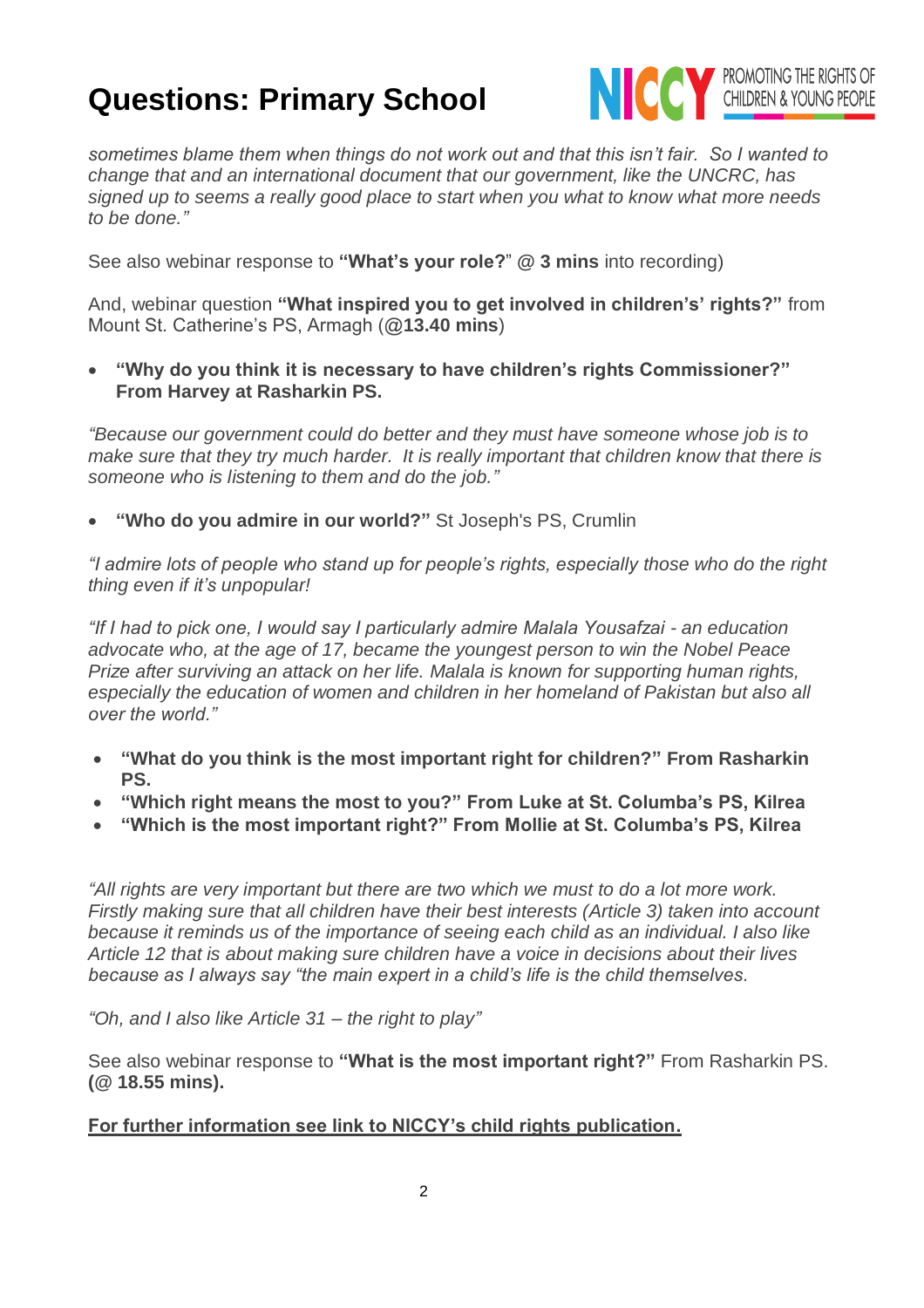

• **"Do you think children are faced with many challenges today?" From Anahorish Primary School, Toomebridge.**

*"Every generation of children face different challenges but yes I think that today's children are faced with many challenges that many adults do not always understand like social*  media. Therefore we have to make sure that we make surer that they get their rights met *in these new situations."*

• **"What is the best part of your job?" From Oskars at Mt. St. Catherine's PS, Armagh**

*"Meeting with children but far and it makes up for all the boring and grumpy adults that I have to meet."*

• **"When you were a child, did you feel that your rights were not met?" From Rosie at Forge Integrated PS, Belfast**

*"The UNCRC did not exist when I was a child. But generally I was very happy."*

• **Do you have children and do they help you with your job? From St. Joseph's PS, Crumlin.**

*"I have two daughters (18 and 21) and yes they always make sure that I know when I making a twit of myself."*

• **Is there anything tough about your job? From Odhran at St. Mary's P.S. Portglenone.**

*"The fact that we don't have a government makes it very difficult and also when some adults do not take children's rights seriously."*

• **"Who is the most famous person you have met?" From St Joseph's PS, Crumlin**

*"I haven't met very many famous people"*

See also webinar response **@ 39 mins**

• **"If you were to create a new right, what would it be?" From St. Columba's PS, Kilrea**

*"Not really sure but maybe a Right to Be Happy."*

• **"Are there any groups that you know that we could invite into our school?" From St Joseph's PS, Crumlin**

*"Well, you could invite me but I know you have an ECO group so maybe the National Trust or the Royal Society for the Protection of Birds (RSPB)."*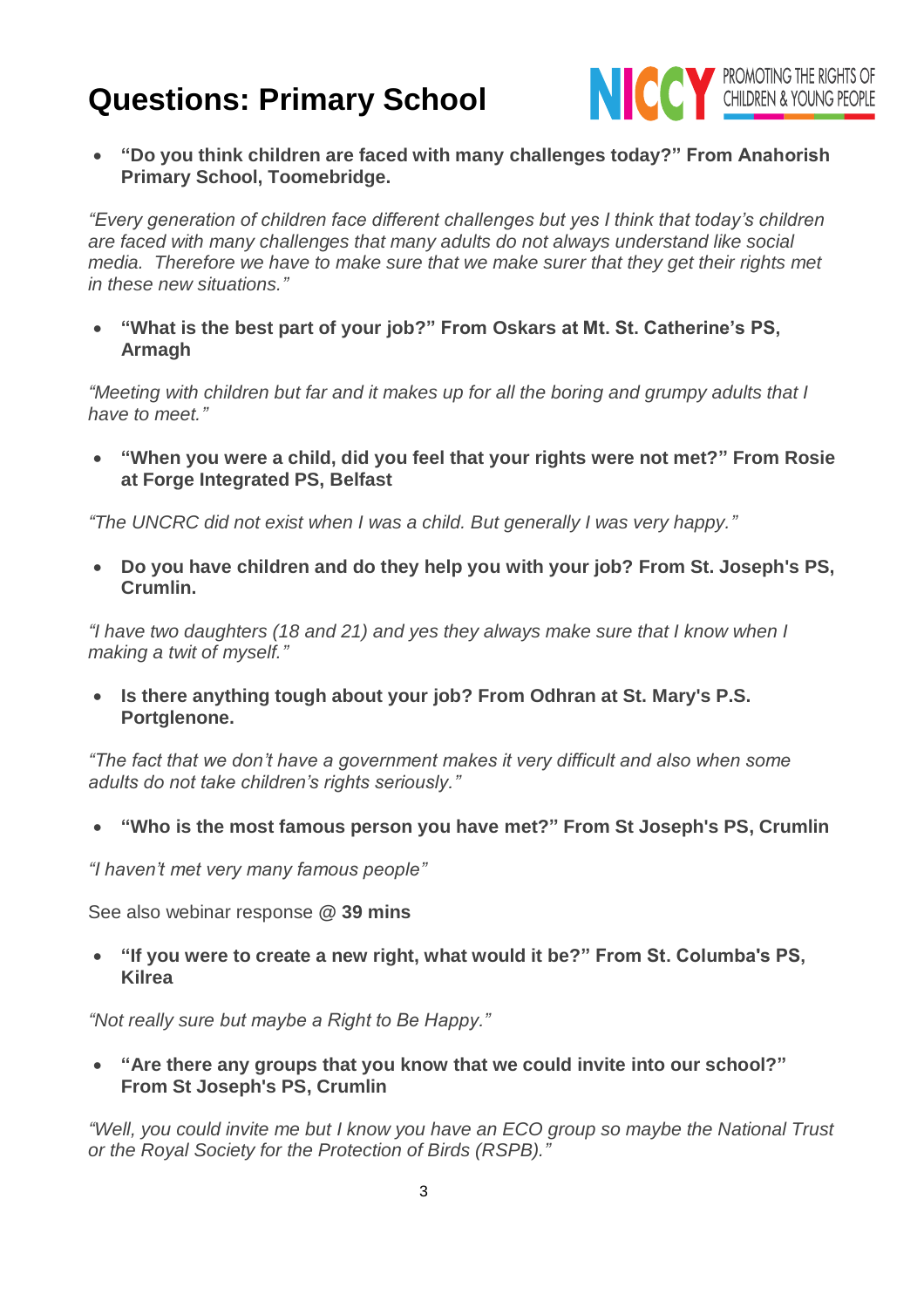

• **"Do you like your job?" From Harry at Florencecourt PS, Fermanagh**

*"Yes very much, particularly when I meet children and young people."*

See also webinar response **@ 28.30 mins.**

- **"Could we get a visit from the Commissioner to our school?" From Mt. St Catherine's PS, Armagh**
- **"We'd love you to visit us in Forge!" From Forge Integrated PS, Belfast**

*"And I would love to visit both Forge and Mt. St. Catherine's…..and any other school that wants to invite me. Just use the [diary@niccy.org](mailto:diary@niccy.org) email to drop me a line."*

See also webinar response **@ 38.40 mins**.

• **Would you ever go to schools directly to answer and solve problems? From Daniel at St Malachy's PS, Bangor**

*"I have spent far too much time in St Malachy's!!!!! But yes, sometimes we are called into to schools to sort our problem. Sometimes I just get invited to visit and talk to the children."* 

• **"Should all children be encouraged to stick by their school motto?" From Daniel at St Joseph's PS, Carryduff)**

*"That would depend on the school motto, of course. But generally, a motto that is about sharing is a good one."* 

• **How does it feel to be able to make a difference in children's lives? From Katie at St. Mary's P.S., Portglenone**

*"A-maz-ing. It is such a privilege and honour to have the job to try and improve laws and services for children."*

## **The UNCRC:**

- **"What is the importance of children's rights?" From Anjali at Forge Integrated PS, Belfast**
- **"How did they come up with children's rights?" From Adam at Forge Integrated PS, Belfast**

*"It's quite a long story and when I visit I can tell you more but after WW2 the Universal Declaration on Human Rights was agreed and it became clear that because children need adults for so many things that it was important to they have special rights and that governments had a responsibility to make those rights happen."*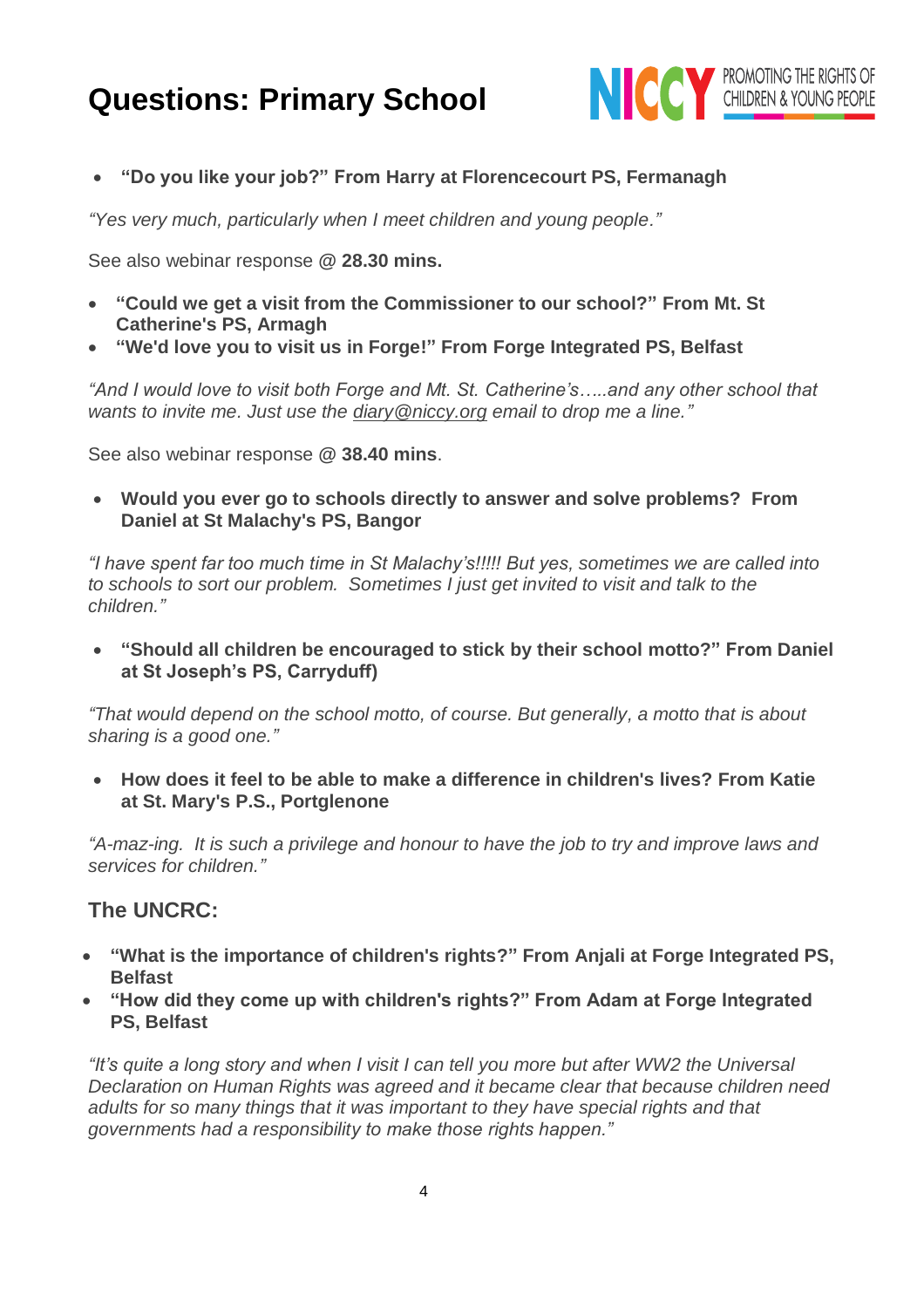

#### **[Click here for further information on the history of the UNCRC.](https://www.childrensrights.ie/resources/information-sheet-history-un-convention-rights-child)**

See also webinar response to "What's the link between rights and responsibilities?" **(@ 6mins)**

#### **[Click here for further information on 'Myths and Misconceptions' about children's](https://www.unicef.org.uk/rights-respecting-schools/resources/teaching-resources/myths-and-misconceptions-booklet-unicef-uk/)  [rights.](https://www.unicef.org.uk/rights-respecting-schools/resources/teaching-resources/myths-and-misconceptions-booklet-unicef-uk/)**

• **"Do you think that the UNCRC is doing enough for children's rights?" From Zenan at Longtower PS, Derry.**

*"I think the UNCRC is a very good document but it is our government that has to make sure that it makes a difference in the lives of children everywhere. I do not think that our government is doing enough for children's rights."*

See also webinar response to "What is the UNCRC?" **(@ 3.45mins)**

#### **[Click here for more information on the UNCRC.](https://www.unicef.org.uk/what-we-do/un-convention-child-rights/)**

See also webinar response to **"What made you realise the rights of children weren't being met?"** From Ben at Forge Integrated PS, Belfast, **(@ 15.45 mins)**

• **"Do you think many people outside of education know about children's rights?"** From Camphill Primary School, Ballymena

*"Yes, many people know about children's rights, particularly in areas such as health and justice. But they need to know more."*

See webinar response **@12.20 mins**.

• **"How do we spread the word about the UNCRC?"** From St Joseph's PS, Carryduff

*"We keep doing what we are doing and keep talking about it but also showing how it makes a difference to our everyday lives. For example, just by going to school you are enjoying your Article 28 right.* 

*"An advertise campaign would be a good idea."*

#### • **"Do you think people know about children's rights?"** St Joseph's PS, Carryduff

*"I think some people think they know about rights but we need to make sure that everyone has accurate information about children's rights."*

- **"Should parents be made more aware of children rights and how to support them?"** From Dylan at Longtower PS, Derry.
- **"Should all adults know about the rights of children?"** St Joseph's PS, Carryduff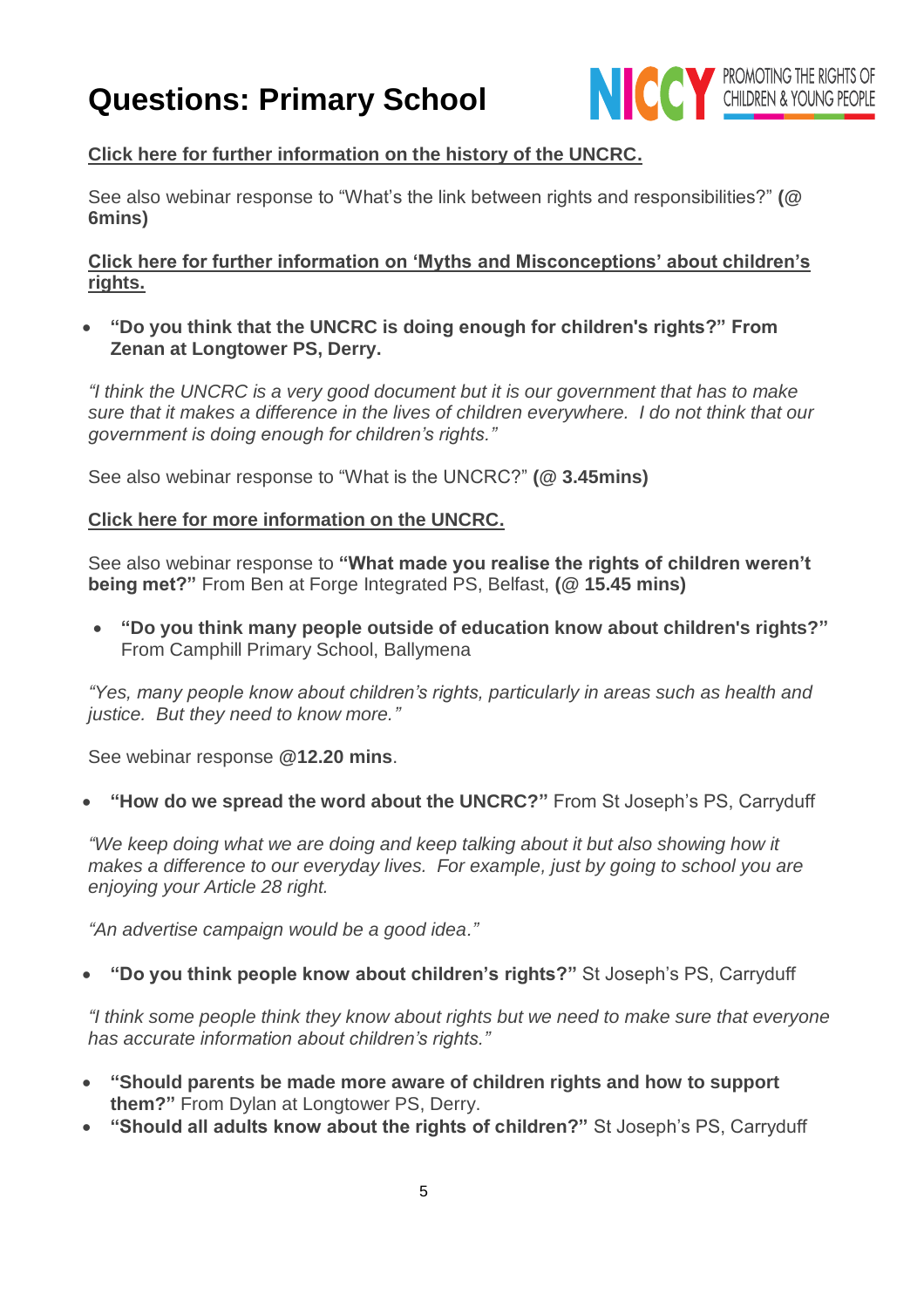

- **"How can we educate adults in Northern Ireland on children's rights?"** St. Columba's PS, Kilrea
- **"How do you spread the word about the importance of Children's Rights to the wider community?"** From Joshua at Florencecourt PS, Fermanagh

*"Yes, I think they (parents / guardians and adults in general) should because if they do it will help them know that they can ask for help for different things.*

*"Article 42 of the UNCRC says that the government must make sure that the all the promises made within the Convention should be made known to adults and children alike.*

*"In the meantime we can all help spread the word about children's rights by sharing our knowledge about how important children's rights are to our family, friends and community. You can also make sure that people who make decisions on your behalf – local Councillors, MLAs, MPs, teachers and youth workers – are also aware of children's rights and the UNCRC."* 

• **"Shouldn't everyone have rights?"** From Reece at Florencecourt PS, Fermanagh

*"Everyone does have rights and it doesn't matter who they are or what age they are. We have the Universal Declaration on Human Rights and the European Convention on HR (see above) which outlines rights for everyone. But there are some groups that needs extra rights like children or people with a disability."* 

- **"Do all countries have rights for children?"** St Joseph's PS, Carryduff
- **"How many countries haven't signed the UNCRC and why?"** St. Paul's PS, Belfast

*"Only one country - 196 out of 197 – have committed to abide by it. The one country is the United States of America. USA signed it in 1995 but never ratified it (by signing a treaty a country endorses its principles; ratification means committing to be legally bound by it.)".*

*"Most American laws are already consistent with the UNCRC, but not all. A notable exception is that in America under-18s can be jailed for life without parole (until 2005, they could be sentenced to death). The treaty prohibits cruel and degrading punishment, so ratification might curb smacking. Although America has laws against abusing children, a third of states allow corporal punishment in schools and none bans it at home."*

See also webinar response to **"Do all counties have rights for children?** From St Joseph's PS, Dunloy **(@ 22.35 mins)**

• **"We enjoy GLP lessons which help to look at the rights of children."** Hart Memorial PS, Craigavon

*"I am really pleased to hear that because it is really important that all children know about their rights and then you can defend them if you need to. You can defend your rights by speaking to adults and children or by asking for some extra help from people like me."* 

#### **[Click here for further information on children rights](https://www.unicef.org/crc/index_30229.html)**.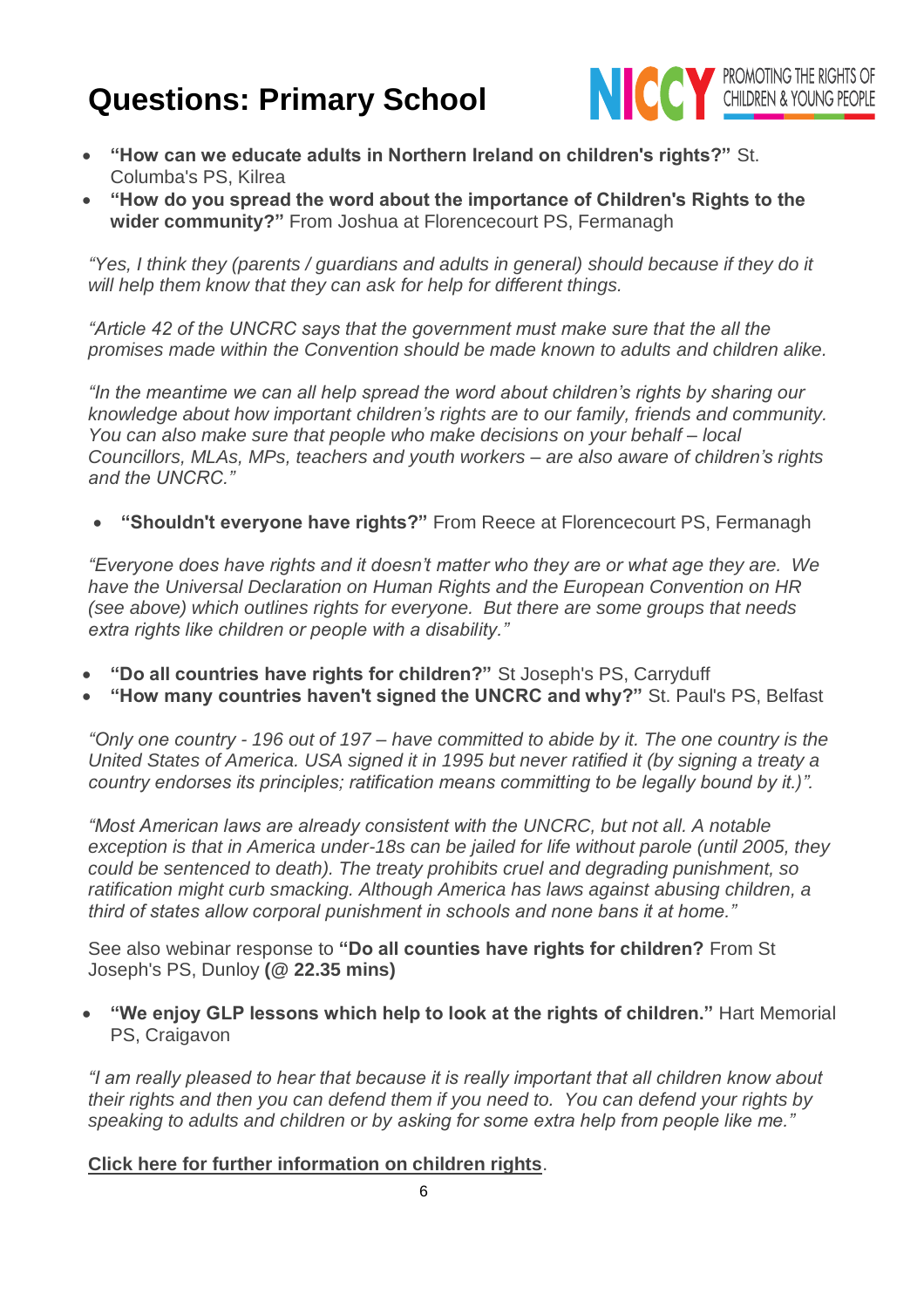

• **"What are adults' rights?"** From Blathnaid and Year 6 at Ballyoran PS, Portadown.

*"Adults have rights which are listed under the [European Convention on Human Rights](https://www.amnesty.org.uk/what-is-the-european-convention-on-human-rights) (ECHR). In 1998, the UK government passed a law called the 'Human Rights Act'. The [Human Rights Act](https://www.equalityhumanrights.com/en/human-rights/human-rights-act) makes sure that public organisations, including the Government, police and local Councils, treat everyone equally with fairness and respect."*

• **"What are the differences between adults' rights and children's rights?"** From Patrick at Forge Integrated PS, Belfast

*"That's a very good question, thank you Patrick. There many rights that adults have that children also have, for example, right to life, right to freedom of expression and right not to be discriminated against. However, there are different rights that come in to effect at different ages for example, as children you can't vote or drink alcohol or do certain jobs or get married. As you get older, more of these restrictions are removed, some at 16, some at 17 and then once you get to 18 you have all the adults' rights as found in the ECHR as mention above.*

*"In the meantime, as children and young people, you do have all the rights identified in the UNCRC which includes Article 3 that states that adults must think about the best interests of children and young people when making choices that affect them."*

#### **Making children's rights real:**

• **"What made you realise that the rights of children were not being met?" From Ben at Forge Integrated PS, Belfast.**

*"There is a lot of research and other evidence that tells us that children are not getting their rights met but most importantly I am hearing from children themselves as well as their parents and teachers."*

See also webinar response to **"What can children and young people do if there voice isn't listened to?"** From Longtower PS, Derry, **(@ 20.35 mins)**

• **"If a child feels that their needs are not being met e.g. at home, what should they do?"** St. Mary's PS, Portglenone.

*"Always tell someone like a teacher or another trusted adult. If you can't find one, ring Childline 0800 1111"*

• **"What types of things are you doing to support children in the Antrim area?"** St Joseph's Primary, Crumlin.

*"I do lots of things to support children in Antrim and all over NI and have visited a lot of schools in County Antrim. Parents and carers from the Antrim area also ring our legal team for advice and support."*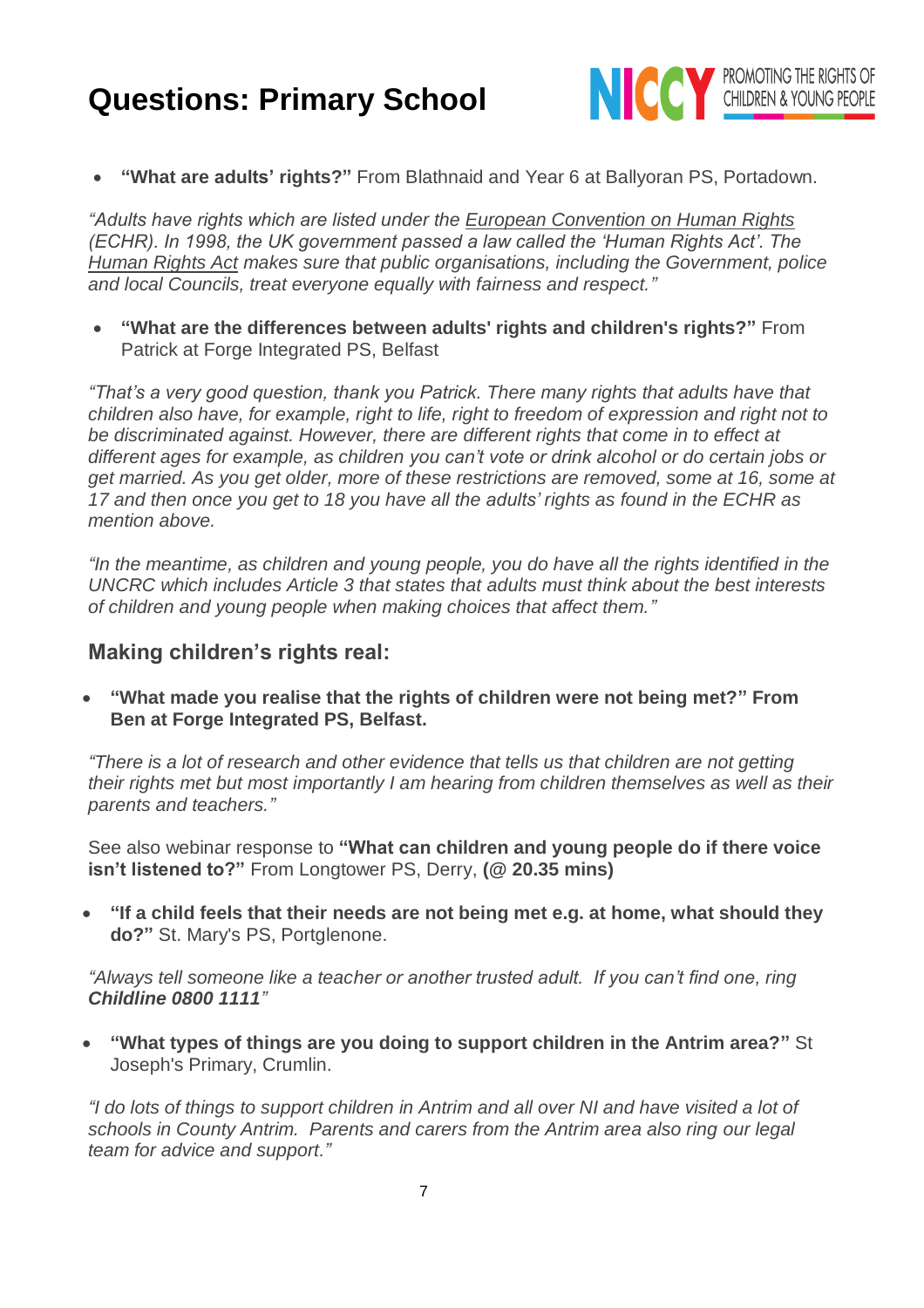

• **"Do you think all teachers should know about children's rights?"** St Joseph's PS, Crumlin

*"Yes I do, I think that everyone who works with children (e.g. doctors, nurses and teachers) should know about children's rights."*

• **"What do you think is the best way our teachers can make sure we know about our rights?"** Florencecourt P.S, Fermanagh.

*"Firstly they can teach you about it and then make sure you get your rights, for example a school council where children can make a real difference with what happens in schools. Also it is important that children know that rights is about every part of your life."*

*"In 2016, the United Nations Committee on the Rights of the Child has recommended that the UK Government make child rights education mandatory in our school and I would support this."* 

For further information on children's rights and the curriculum visit the NICCY/CCEA **[UNCRC Resource Hub](http://ccea.org.uk/uncrcresourcehub)***.*

#### **[Click here for further information on the UN Committee's recommendations to the](https://www.niccy.org/children-and-young-people/your-rights/un-report-on-children-s-rights-in-the-uk/)  [UK Government.](https://www.niccy.org/children-and-young-people/your-rights/un-report-on-children-s-rights-in-the-uk/)**

- **"Do you think each school should have a designated children's rights teacher?"** St Joseph's PS, Carryduff.
- **"Do you think schools should have a designated children's rights teacher?"** From Ciaran at St Joseph's PS, Carryduff.

*"Yes I do. I think that every teacher should know about children's rights but it is also really important that there is one "designated" for children who has bit more expertise so that they can support their colleagues."*

• **"Do you think you are succeeding in making sure children are getting their rights in NI?"** From Andrew at Rasharkin PS.

*"I'm not sure; sometimes it's very hard to know especially when we do not have a government to get some of the laws changed. I promise you that everyone at NICCY is doing our very best."*

- **"How do you think having Children's Rights can change children's futures?"** From Leah at Florencecourt PS, Fermanagh.
- **"Do you think having Children's Rights will help when children are having a difficult time?"** From Megan at Florencecourt PS, Fermanagh.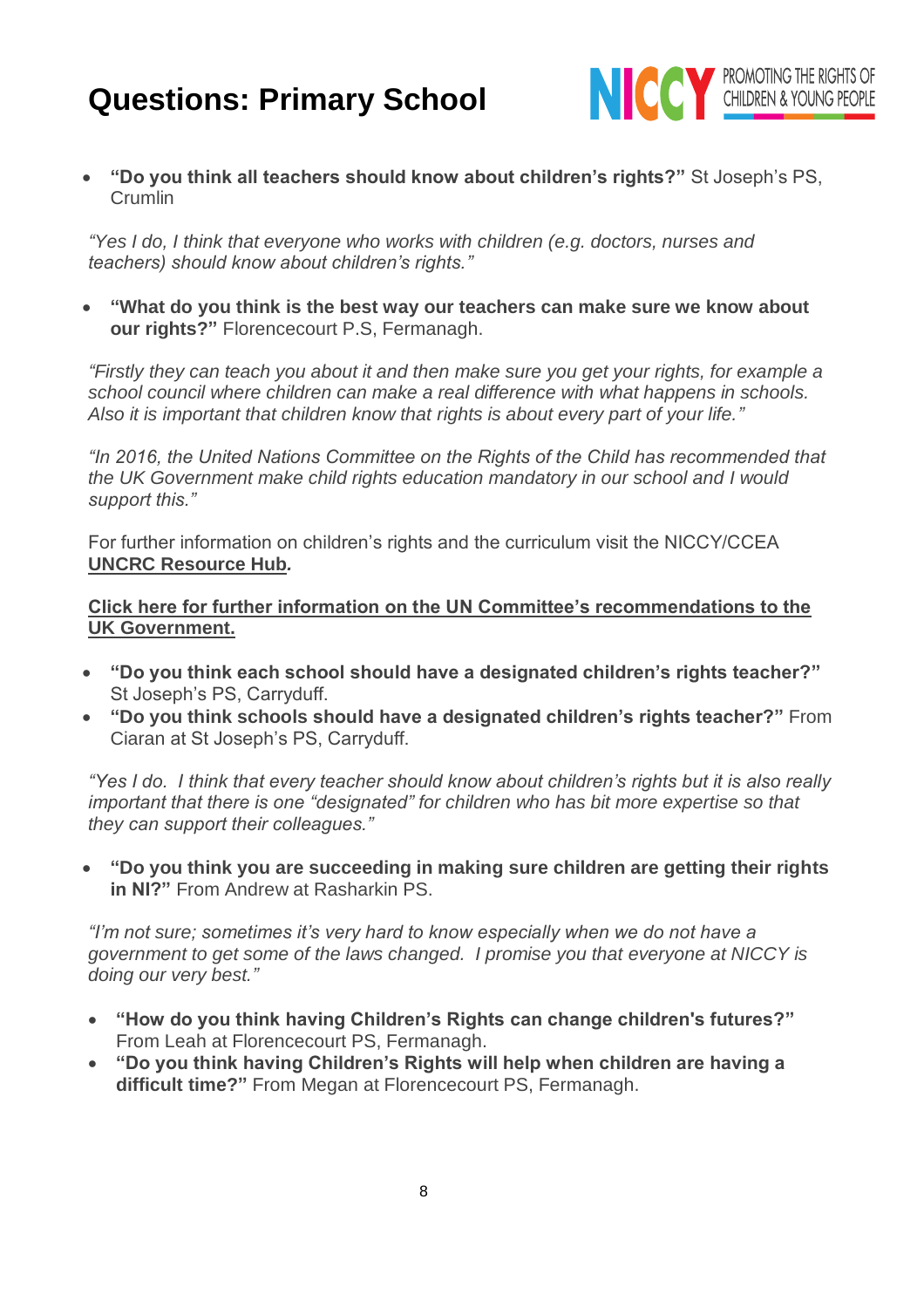

*"I think that if people in power try to make children's rights a reality than it will lead to all children leading the best life possible and therefore having a better future. This will only happen when we make sure that our most important consideration is children."*

#### **[Click here for further information on NICCY's 'Statement of Children's Rights in NI'](https://www.niccy.org/about-us/our-current-work/statement-on-childrens-rights-in-northern-ireland/)  [report and important call on Government to support children and young people.](https://www.niccy.org/about-us/our-current-work/statement-on-childrens-rights-in-northern-ireland/)**

• **"Who prevents children from receiving their rights?"** From Thomas at St Joseph's PS, Carryduff.

*"It is generally adults who very often are trying to do their very best but because they don't understand rights or do not have enough money or imagination they stop children receiving rights. Sometimes people think children's rights are against parents but they are not because parents want their children to have their rights."*

## **Bullying:**

- **"What plans has the Commissioner got to further deal with bullying?"** From John at St Joseph's PS, Dunloy
- **"What type of bullying do you most often come across? Can you suggest effective strategies to deal with it?"** From Georgie at Forge Integrated PS, Belfast

*"Bullying is always wrong and must always be addressed by adults. A child who has bullied another child must always know that what they have done is wrong and given as much support as possible to make sure that they never do it again. Of course, if a child has been bullied they must get all the help they can to recover.* 

*"A new law to better protect children from bullying in schools is going to be introduced which should help schools deal with bullying better. As a result of this new law, there will be new Guidance for all schools about how to record and deal with bullying which should mean that children in all schools across Northern Ireland are better protected from bullying. NICCY was involved in the development of the new law and we hope that it will make an important difference to children's lives."*

#### See also webinar responses:

**"Could there be better provision made for anti-bullying in Northern Ireland?"**) From Knockmore Special School, Strabane, **@ 10.35mins**.

**"What can we do to stop cyber bullying?"** From Kaesi at St. Paul's PS, Belfast @ **31.20 mins**.

#### **[Click here for link to the NI Anti-Bullying Forum.](http://www.endbullying.org.uk/)**

#### **[Click here for information on the 'Digital 5 a Day' for an easy to follow practical](https://www.childrenscommissioner.gov.uk/2017/08/06/digital-5-a-day/)  [steps to achieve a healthy and balanced digital diet.](https://www.childrenscommissioner.gov.uk/2017/08/06/digital-5-a-day/)**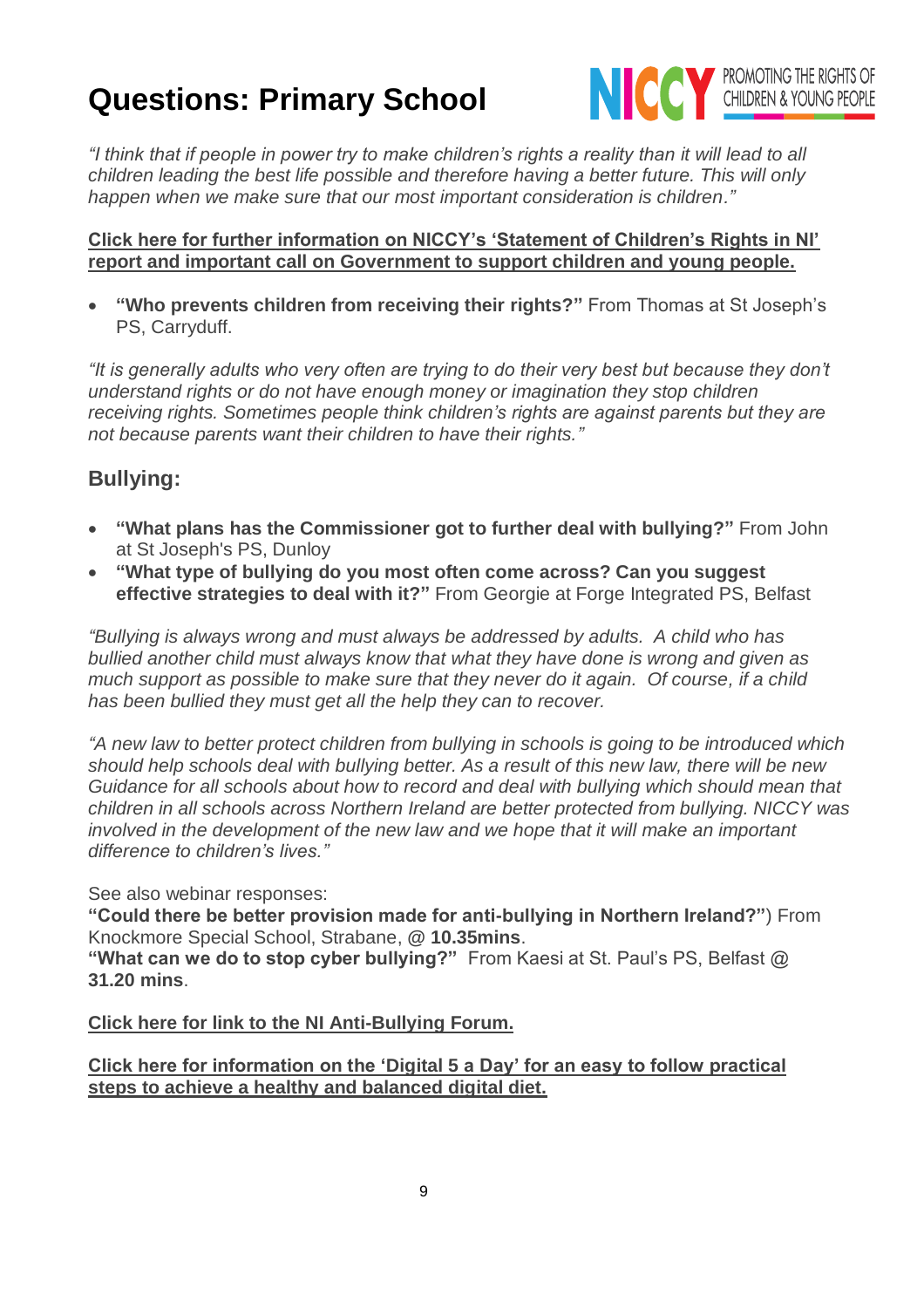

**Academic Selection:**

- **"How do you feel about 10 & 11 year olds having to sit AQE and GL tests for grammar selection?"** From Katy at St Malachy's PS, Bangor
- **"Do you think the transfer test is fair?"** From Kyle at Forge Integrated PS, Belfast.
- **"Do you think the AQE/ GL will be improved in the future?"** From Ben at Forge Integrated PS, Belfast.

*"I would like to see the education system in Northern Ireland moving away from the use of the transfer test. Children have told us that it puts too much pressure on them and we know that it can result in big differences in how well some children do in education, as they get older.* 

*"I am also worried about the fact that you may have to pay to sit the exams and the use of tutors which parents may choose to pay for as this does mean that parents who don't have the money to pay may be at a big disadvantage. I would like to see the education system in Northern Ireland being one where all schools can give all children an excellent quality education. If this were the case, there would be no need for the transfer test as every school would be able to meet the needs of all children. I am working on this."*

*"In 2016, the United Nations Committee on the Rights of the Child has recommended that the UK Government should abolish the practice of unregulated admission tests to postprimary education in Northern Ireland"*

See also webinar responses:

**"Transfer test – do children have a right to prepare for both AQE and GL tests?" @ 7 mins**.

**"If parents pay for transfer test tuition, is it discriminating against those parents that don't have the means to pay for it?"** From Sarah at St Malachy's PS, Bangor, **@18 mins**.

**[Click here for further information on the UN Committee's recommendations about](https://www.niccy.org/children-and-young-people/your-rights/un-report-on-children-s-rights-in-the-uk/)  [the transfer test to the UK Government.](https://www.niccy.org/children-and-young-people/your-rights/un-report-on-children-s-rights-in-the-uk/)**

## **Special Educational Needs:**

• **"We feel that Makaton, PECS and Sign Language could be delivered in all mainstream schools to allow young people with learning difficulties an opportunity to communicate with peers in mainstream sectors."** Knockavoe School, Strabane.

*"I think that this is an excellent idea because it is really important that children live, learn and play together."*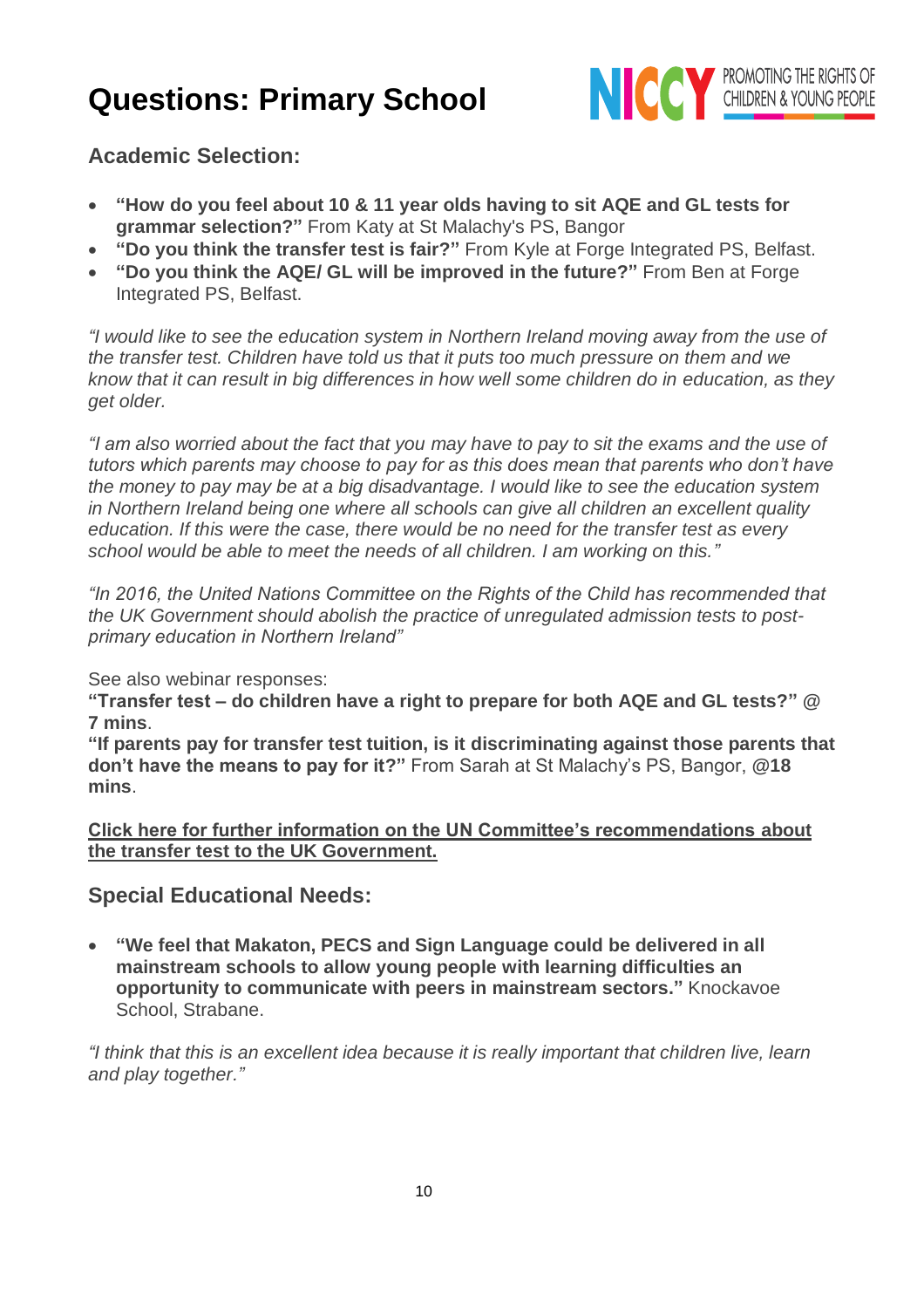

## **Learning about Life Experiences:**

• **"We think primary school children should learn about our money and saving our money, how can we start this?"** St Joseph's PS, Crumlin.

*"Maybe talk to your PDMU co-ordinator and check out the CCEA website where KS1 looks at exploring how money can be used to buy goods and services and how it is earned through work."*

## **Pupils' Voices:**

- **"We have a school council and I think my voice is listened to. But what would a child do if they felt their voice was not being listened to?"** From Longtower PS, Derry.
- **"Should all schools have a school council?"** From Harvey at Longtower PS, Derry
- **"We have a School Council and Eco Warriors in our school. What other things could we do?"** From Eabha at Longtower PS, Derry
- **"If you think changes need to be made to improve the quality of life for children, how do you go about doing something about it?"** From Mia at St Malachy's PS, **Bangor**
- **"I feel my rights are protected and my voice is listened to in my class council."** From Hayden at Longtower PS, Derry.

*"Well done to all the schools that have a school council and regularly listen to their pupils. Of course, you know that Article 12 of the UNCRC says that children and young people should have a say in decisions that affect their lives. A school council can provide a meaningful way in which pupils can voice their opinions and have their views taken into account in decisions which impact upon them."*

See also webinar response to **"Why don't students get a bigger voice in getting taught about rights?" @4.45 mins**.

#### **For further information see Pupils' Voice page on www.niccy.org.**

For more information on school councils, visit the **[CBBC Newsround](http://news.bbc.co.uk/cbbcnews/hi/find_out/guides/uk/school_councils/newsid_3044000/3044197.stm)** website.

## **Integrated / Shared Education:**

- **"Our school is involved in shared education, how important do you think this?"** St Joseph's PS, Crumlin.
- See also webinar responses:
	- o **"We think Integrated Education is very important in Northern Ireland – what are your views on Integrated Education?"** From Forge Integrated PS, Belfast, **@ 29 mins**.
	- o **"Our school is involved in Shared Education – How important is Shared Education?"** From St. Joseph's PS, Crumlin, **@ 30.35 mins.**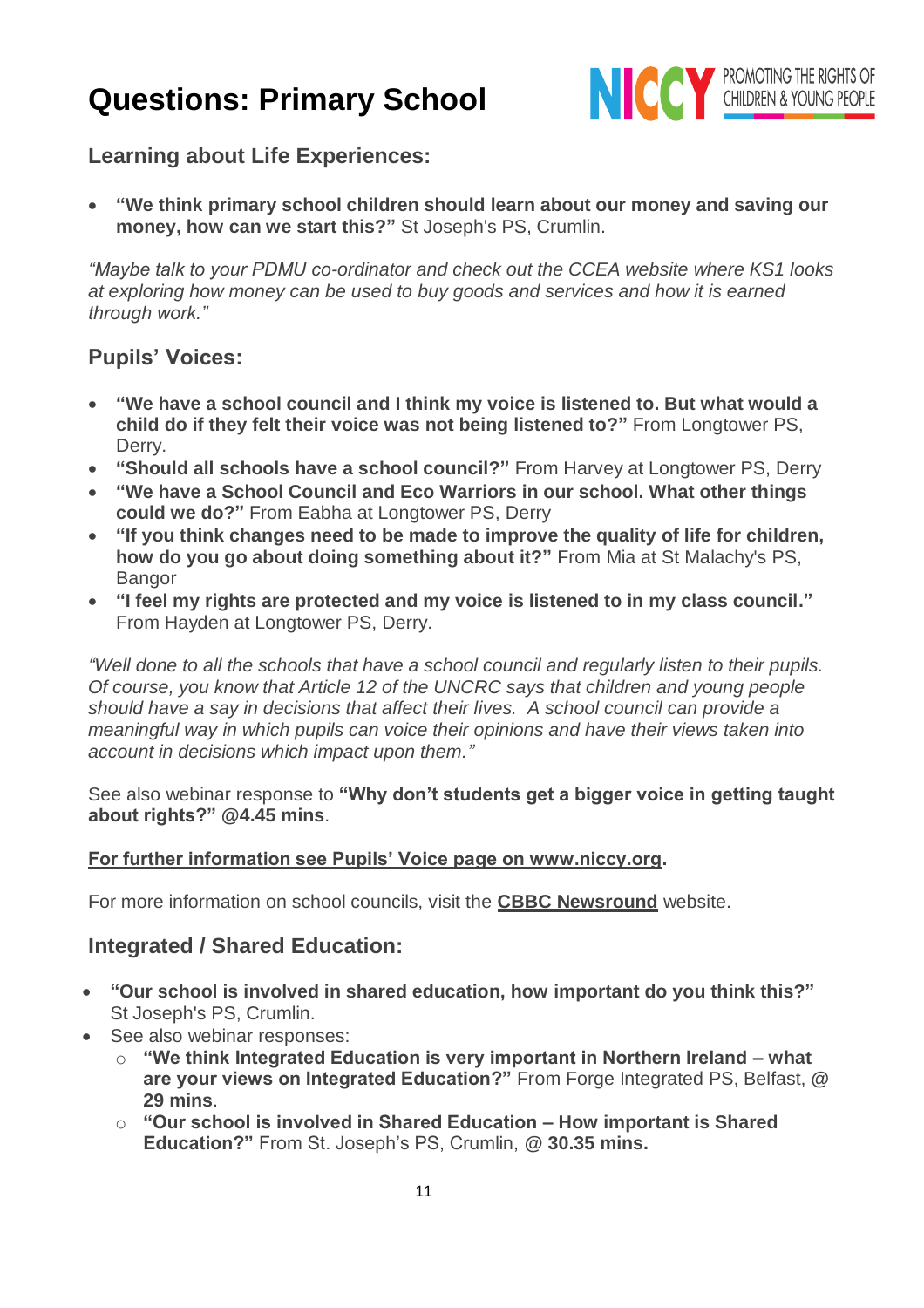

*"The UN Committee on the Rights of the Child has consistently reminded the Northern Ireland government of the need to accelerate integration of education. This was re-iterated in the latest Concluding Observations following its examination of the UK government's compliance with its obligations under the UNCRC last year. The Committee recommended that government in Northern Ireland 'actively promote a*  fully integrated education system and carefully monitor the provision of shared *education, with the participation of children, in order to ensure that it facilitates social integration.'*

*"In an interview with The Belfast Telegraph on Monday (31stJuly, 2017) the actor Adrian Dunbar said:*

*"We pay millions of pounds to separate Catholic and Protestant children, and even more millions on attempting to bring them together as adults."*

*"I couldn't agree with him more. Northern Ireland's education system should be integrated, not only on the basis of religion, but also academic ability, gender, race and disability."*

## **Meeting with Children and Young People:**

• **"Do you have meetings with children to speak directly to them about issues that affect them?"** From Clodagh and Year 6 at Ballyoran PS, Portadown

*"Yes, I meet with children and young people almost every day to hear about their lives and what issues are affecting them."*

See also webinar responses:

- **"How do you get children's views?** (**@ 17.05 mins**)
- **"Do you have meetings with children or how do you speak directly to them?"** From Clodagh, Ballyoran PS. **(@ 26.45 mins)**
- **"How often do you deal with issues directly from children?"** from Ciara at St. Mary's PS, Portglenone **(@35.31 mins**)
- **"The Commissioner's Cape – what's the story?" (@8.40 mins)** [Click here for](https://www.niccy.org/children-and-young-people/get-involved/dear-commish/)  [further information about the Commissioner's Cape](https://www.niccy.org/children-and-young-people/get-involved/dear-commish/)

## **Mental Health:**

- **"What is available in education to support children's mental health?"** From St James' PS, Whiteabby.
- **"Do you have influence to push through the proposed framework for Children and Young people's mental health framework? Where does this go with no government?"** Ballyoran PS, Portadown.
- **"We at Longtower are a School of Sanctuary. We think it is very important."** Longtower PS, Derry.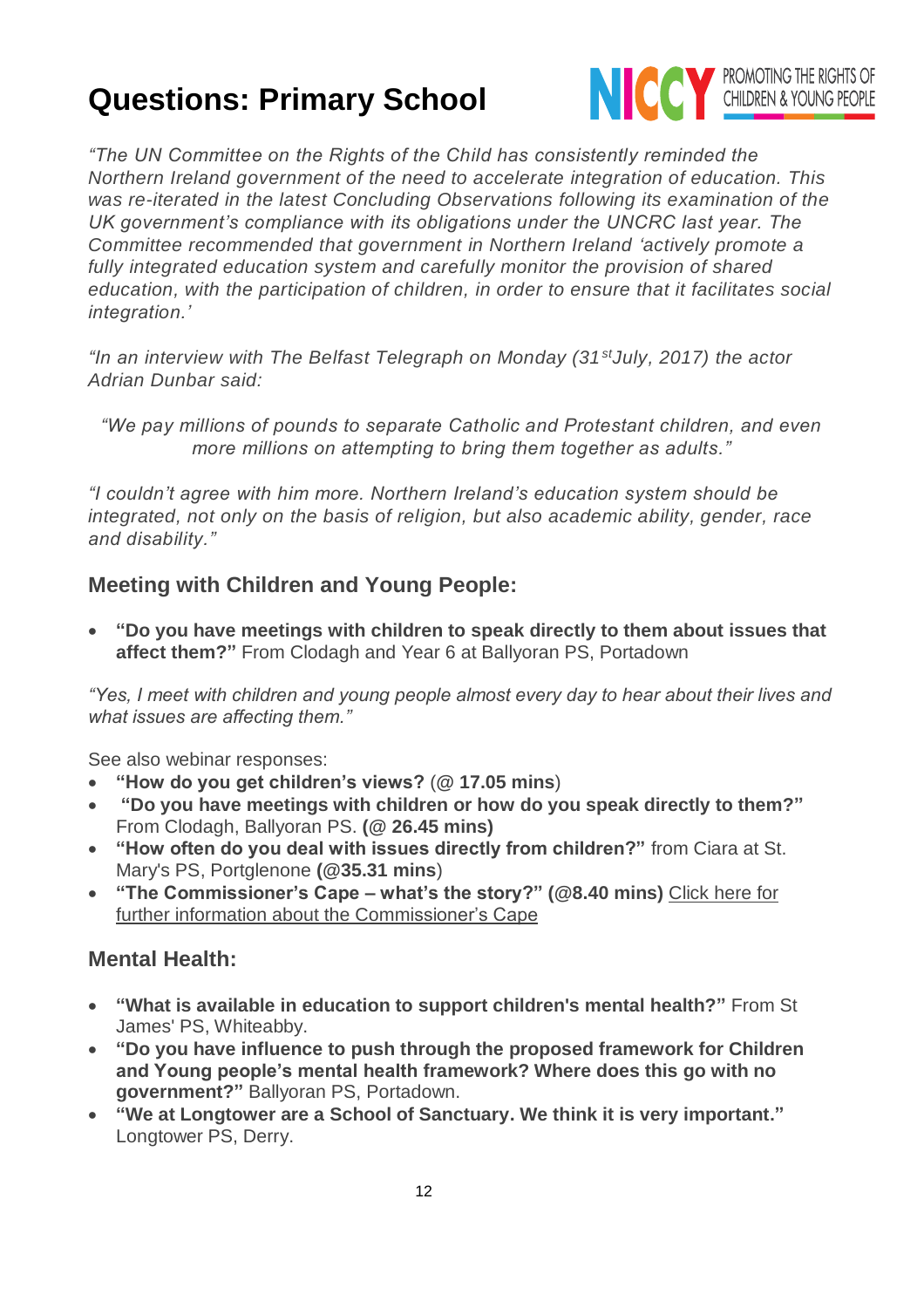

- **"Should we have more than one PE lesson a week if we are hoping to improve physical and mental health?"** From Alfie at St Malachy's PS, Bangor.
- **"We are doing the 'Daily Mile' in our school. What is your opinion of this?"** From Shea at St Malachy's PS, Bangor

*"Schools and teachers play a big part in young people's lives - it is really important that young people feel happy and safe in school and that they helped to learn all the skills they need, this includes helping to learn numbers and letters as well as understanding their feelings and emotions. It is great to hear about the things that schools are doing to support your health and well-being, like yoga, mindfulness, the Daily Mile and being a school of sanctuary. I want all schools to be like this and we will talk to people about how this can happen."*

See also webinar response to **"We promote pupil wellbeing as a shared education project – what do you think about this?"** From Knocknavoe School and St. Mary's PS, Castlefin, **@ 37.30 mins.**

### **Poverty:**

• **"Is anything being done to help children who are living in poverty in NI?"** From Peri at Rasharkin PS.

*"It's not fair that some children are more likely to experience poverty because of circumstances outside their control, for example, children living with just one parent, children living in a household where no one is employed or children living in families where someone is disabled.* 

*"Children living in poverty do get some help from government, for example free school meals. However, poverty can have a longer-term impact on children's education, health and risk of homelessness. Children have a right for their parents or guardians to get financial help if they need it to have a decent standard of living."*

*"I think that we need to make sure children and families have enough money to have a decent standard of living - including through decent paid jobs. We also need to make sure that the social security system is a safety net that prevents families falling into poverty. We need to develop an action plan to eradicate child poverty, including addressing affordable childcare, education inequalities and homelessness."*

#### **[Click here for more information on](https://www.niccy.org/about-us/our-current-work/high-level-corporate-objectives/respecting-the-rights-of-vulnerable-groups-of-children/child-poverty/) Child Poverty.**

See also webinar response to "**What's being done to help children who live in poverty in Northern Ireland?"** From Peri at Rasharkin PS, **@33.40 mins**.

## **Voting at 16:**

• **"Do you think children under 18 should have the Right to Vote?"** From St Joseph's PS, Crumlin.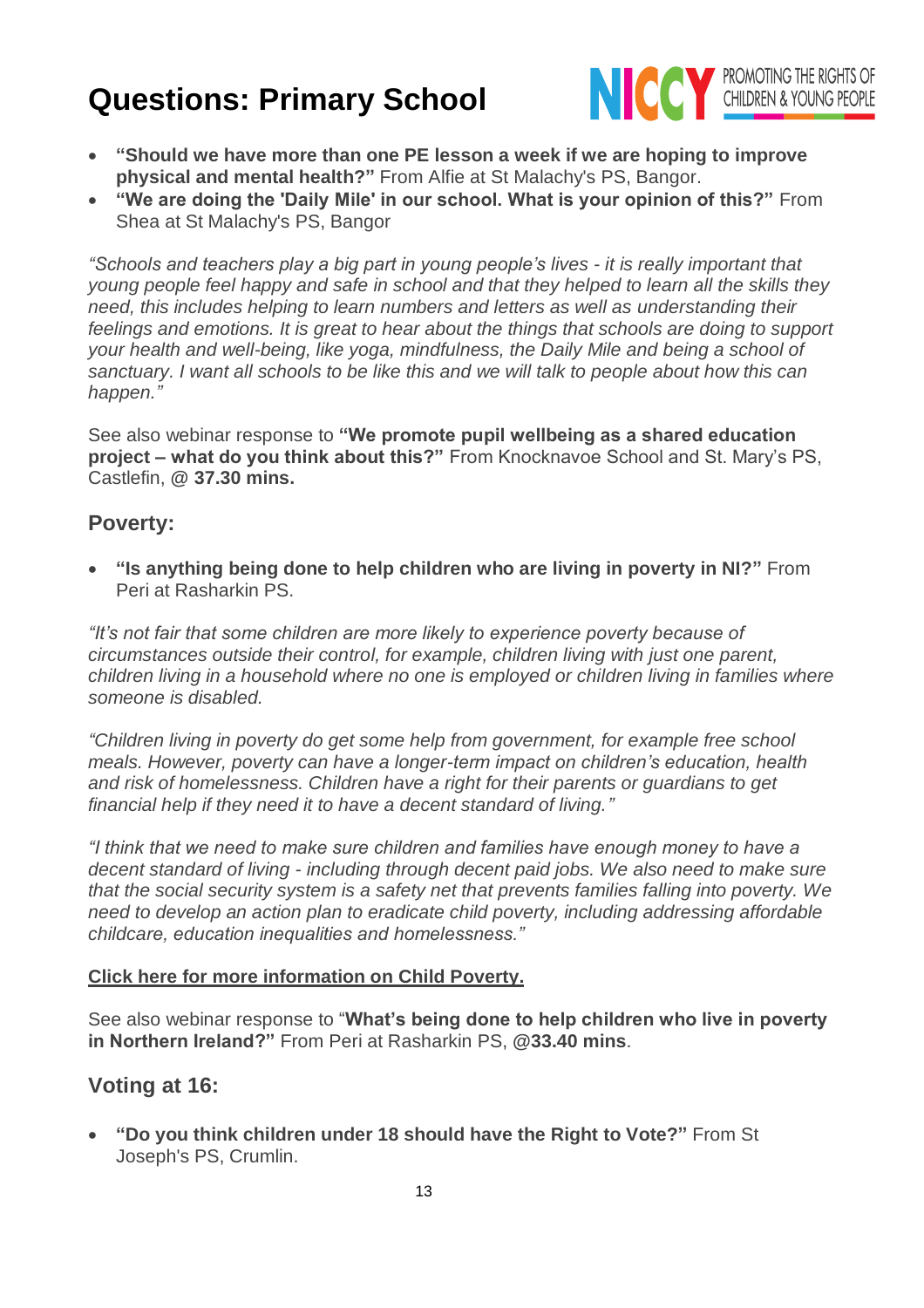

*"Yes. I meet children and young people every day who are generally concerned about the same things as you and they are keen to have their issues heard and to engage with key decision makers whenever possible. During elections their voices are rarely heard because they do not have a vote and also because the issues that matter to them do not seem to be discussed.*

*"The UN Committee encourages the UK Government (and the NI Assembly) to conduct consultations with children on the voting age. Should the voting age be lowered, it is recommended that the Government ensure that it is supported by active citizenship and human rights education in order to ensure early awareness of children that rights are to be exercised as part of citizenship."*

## **Play and things to do:**

• **"Lots of us love to be creative, how can we find places to go?"** From St Joseph's PS, Crumlin

*"Play allows children to use their creativity while developing their imagination, dexterity, physical and emotional strength. Play is important to healthy brain development. It is through play that children at a very early age engage and interact in the world around them.*

*Playing isn't just fun, it's also the best way for young children to learn. By playing, children can practice all the skills they'll need as they grow up."*

See also webinar response to **"How important is it that children should have green spaces to play in?"** From St. Joseph's PS, Crumlin, **@ 36.25 mins.**

## **Safety:**

• **"We are a bit frightened of older children around our streets, how can we try to get help for this?"** St Joseph's PS, Crumlin

*"You should always feel safe where you live. If you don't, please talk to your parents or other trusted adults and ask them to help make your streets safer. You could also start a campaign and contact your local representatives – Councillors or MLAs – and ask them to help you."*

## **Digital safety / Mobile Phones:**

- **"Should children be prevented from having too much access to mobile technology until they are 18 to prevent cyber bullying?"** From Finn at St. Joseph's PS, Dunloy
- **"Do you think children have the right to have a mobile phone?"** From Alfie at Rasharkin PS